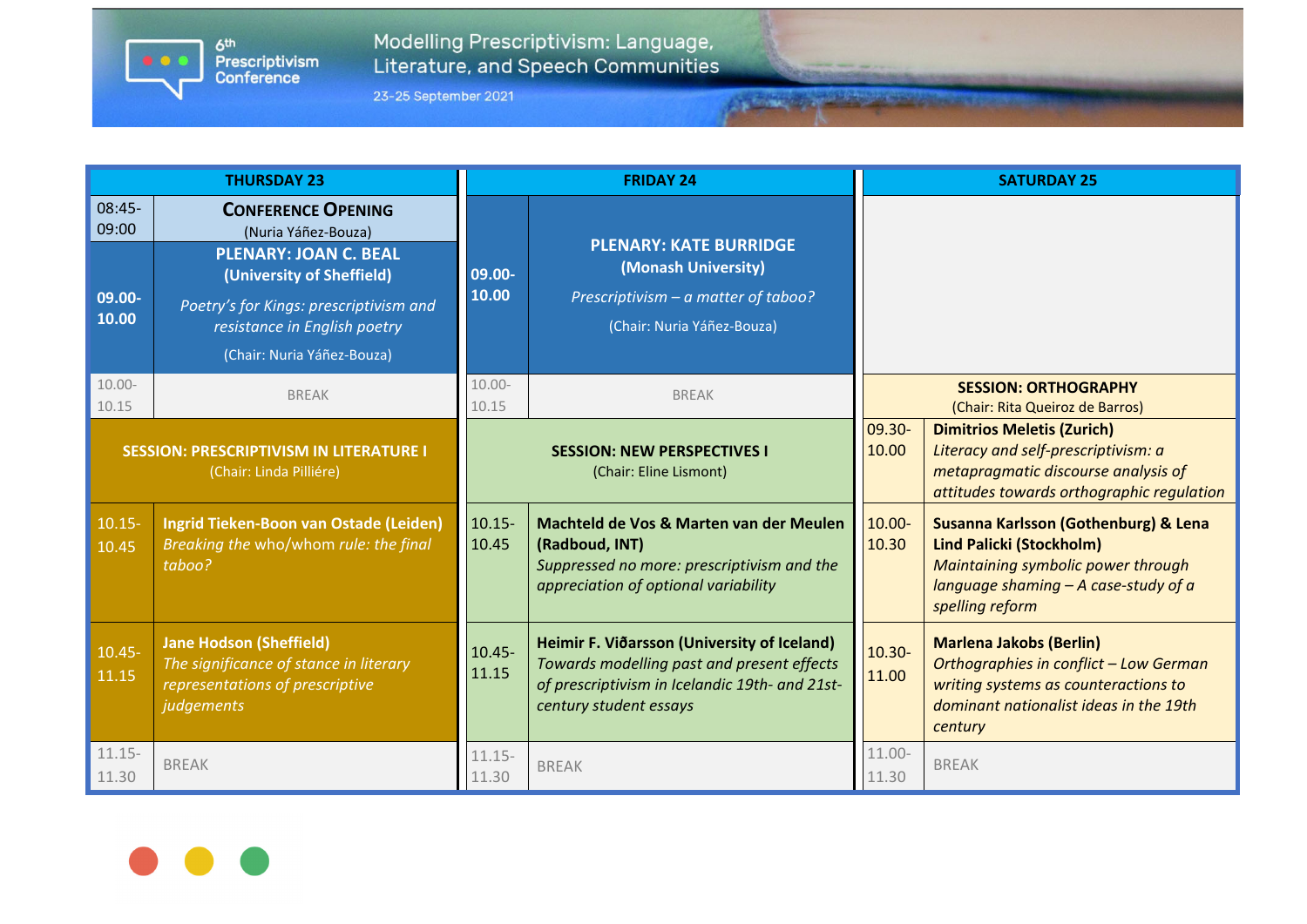| <b>SESSION: PRESCRIPTIVISM IN LITERATURE II</b><br>(Chair: Nuria Calvo-Cortés) |                                                                                                                                                                                                         | <b>SESSION: NEW PERSPECTIVES II</b><br>(Chair: Spiros Moschonas) |                                                                                                                                                                                                                 | <b>SESSION: DIGITAL MEDIA</b><br>(Chair: Dolores González-Álvarez)       |                                                                                                                                                                       |
|--------------------------------------------------------------------------------|---------------------------------------------------------------------------------------------------------------------------------------------------------------------------------------------------------|------------------------------------------------------------------|-----------------------------------------------------------------------------------------------------------------------------------------------------------------------------------------------------------------|--------------------------------------------------------------------------|-----------------------------------------------------------------------------------------------------------------------------------------------------------------------|
| 11.30-<br>12.00                                                                | <b>Rita Queiroz de Barros (Lisboa)</b><br>On "mens" and "pickney(s)": linguistic<br>prescriptivism in Naipaul's "Love, love,<br>love, alone" and Zadie Smith's White<br><b>Teeth</b>                    | 11.30-<br>12.00                                                  | Silvia Ballarè & Emanuele Miola<br>(Bologna)<br>Old prescriptive standard vs neo-<br>standard: a look at the written<br>Italian of university students                                                          | 11.30-<br>12.00                                                          | <b>Carmen Ebner (Leiden)</b><br>"Your not my type": effects of<br>stigmatized linguistic variation in online<br>dating                                                |
| 12.00-<br>12.30                                                                | <b>Magdalena Cislerova (Charles)</b><br>"Cahstle, () not kehstle": reflections of<br>prescriptivism in Australian literature                                                                            | 12.00-<br>12.30<br>$\hfill \Box$                                 | <b>Michael Nguyen &amp; Anna Sofie</b><br><b>Hartling (Dansk Sprognævn)</b><br>Problematic prescriptivist word class<br>categorization in Danish                                                                | 12.00-<br>12.30                                                          | <b>Spiros Moschonas, Costas Mourlas &amp;</b><br><b>Thodoris Paraskevas (Athens)</b><br>Prescriptivism and variation: the case of<br>the Greek word for 'coronavirus' |
|                                                                                |                                                                                                                                                                                                         |                                                                  |                                                                                                                                                                                                                 | $12.30 -$<br>13.00                                                       | Theresa Heyd & Morana Lukač<br>(Greifswald)<br>The making of linguistic authority in the<br>postdigital age                                                           |
| 12.30-<br>14.00                                                                | <b>LUNCH BREAK</b>                                                                                                                                                                                      | 12.30-<br>14.00                                                  | <b>LUNCH BREAK</b>                                                                                                                                                                                              | 13.00-<br>14.30                                                          | <b>LUNCH BREAK</b>                                                                                                                                                    |
| <b>SESSION: LATE MODERN ENGLISH I</b><br>(Chair: Jane Hodson)                  |                                                                                                                                                                                                         | <b>SESSION: LETTER WRITING</b><br>(Chair: Beth Malory)           |                                                                                                                                                                                                                 | <b>SESSION: LANGUAGE PROFESSIONALS</b><br>(Chair: Viktorija Kostadinova) |                                                                                                                                                                       |
| 14.00-<br>14.30                                                                | <b>Marco Wiemann (Kiel)</b><br>"To R a sound that's rough doth must<br>obtain, As rage, rife, wretched, radish,<br>rural, rain" - Attitudes towards<br>pronunciation in 19th-century grammar<br>writing | 14.00-<br>14.30                                                  | <b>Nuria Calvo-Cortés (Madrid)</b><br>"And, your petitioner, as in duty<br>bound, shall ever pray" - Prescriptive<br>or descriptive letter-writing manuals<br>in Late Modern England: a promise<br>with a clue  | 14.30-<br>15.00                                                          | Linda Pillière (Aix-Marsaille)<br>Curbing creativity? The influence of<br>copyeditors on contemporary fiction                                                         |
| 14.30-<br>15.00                                                                | <b>Massimo Sturiale (Catania-Ragusa)</b><br>Early twentieth-century pedagogical<br>prescriptivism: the BBC and the press                                                                                | 14.30-<br>15.00                                                  | Carolina Amador-Moreno (Bergen,<br>Extremadura) & Nancy E. Ávila-<br>Ledesma (Extremadura)<br>"Everyone here speaks well":<br>metalinguistic awareness and<br>language attitudes in Irish<br>emigrants' letters | 15.00-<br>15.30                                                          | Morana Lukač (Greifswald) & Adrian<br><b>Stenton (Leiden)</b><br>What guides copy-editors' decisions?<br>From grammatical to sociolinguistic<br>determinants          |
| $15.00 -$<br>15.15                                                             | <b>BREAK</b>                                                                                                                                                                                            | $15.00 -$<br>15.15                                               | <b>BREAK</b>                                                                                                                                                                                                    |                                                                          | (See below)                                                                                                                                                           |

 $\bullet$